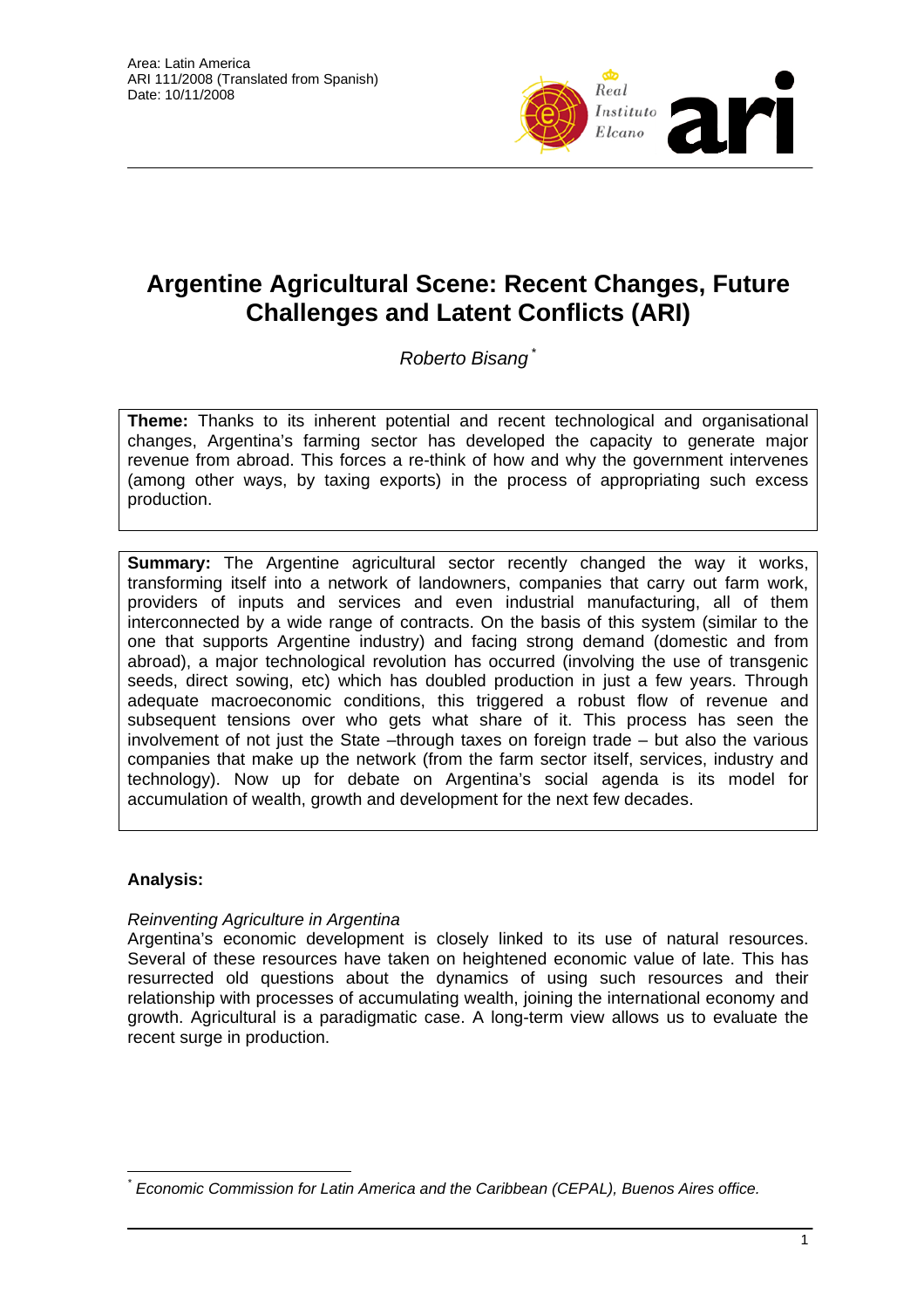



**Graph 1. Evolution of Argentine production of grain and oleaginous plants (in tons)** 

Source: the author, with data from the National Grain Board (1975) and SAGPyA (2008).

After a period of certain passivity, since the early 1990s production of grain and oleaginous plants has grown at an annual accumulated rate of 5.7% in physical terms. A good part of this expansion stems from the growing importance of oleaginous plants and in particular soy (in general terms it accounts for half of all production). The role of this crop is even more important if we consider the duo of soy and wheat (nearly two-thirds of the total).

The expansion did not come at the expense of other sectors –such as dairy production and/or livestock– that compete to use land. Aside from the fact that their activities were relocated, physical production of meat and milk both showed a certain degree of resilience. In this last category, the past 15 years which have been studied show that production grew until 1999. Then came three years of decline and crisis, followed by a period of development from 2002 that brought production to levels similar to the highest on record. Meat production also showed a certain dynamism in terms of production, especially starting in 2002. Even though advances in agriculture ended up taking land away from livestock breeding, (the livestock industry is estimated to have gone from using 8 million hectares of land to just under 5.1 million in about a decade), Argentina's livestock herds grew slightly and meat production in recent years is amongst the highest levels on record.

Farm (and food) production became a highly dynamic activity with an increasingly powerful role in the national economy. In just over a decade, farming and livestock nearly doubled their contribution to gross production value, reaching nearly 7%. If one adds the sector of Food, Beverages and Tobacco, the figure goes up to nearly 17% of global GPV.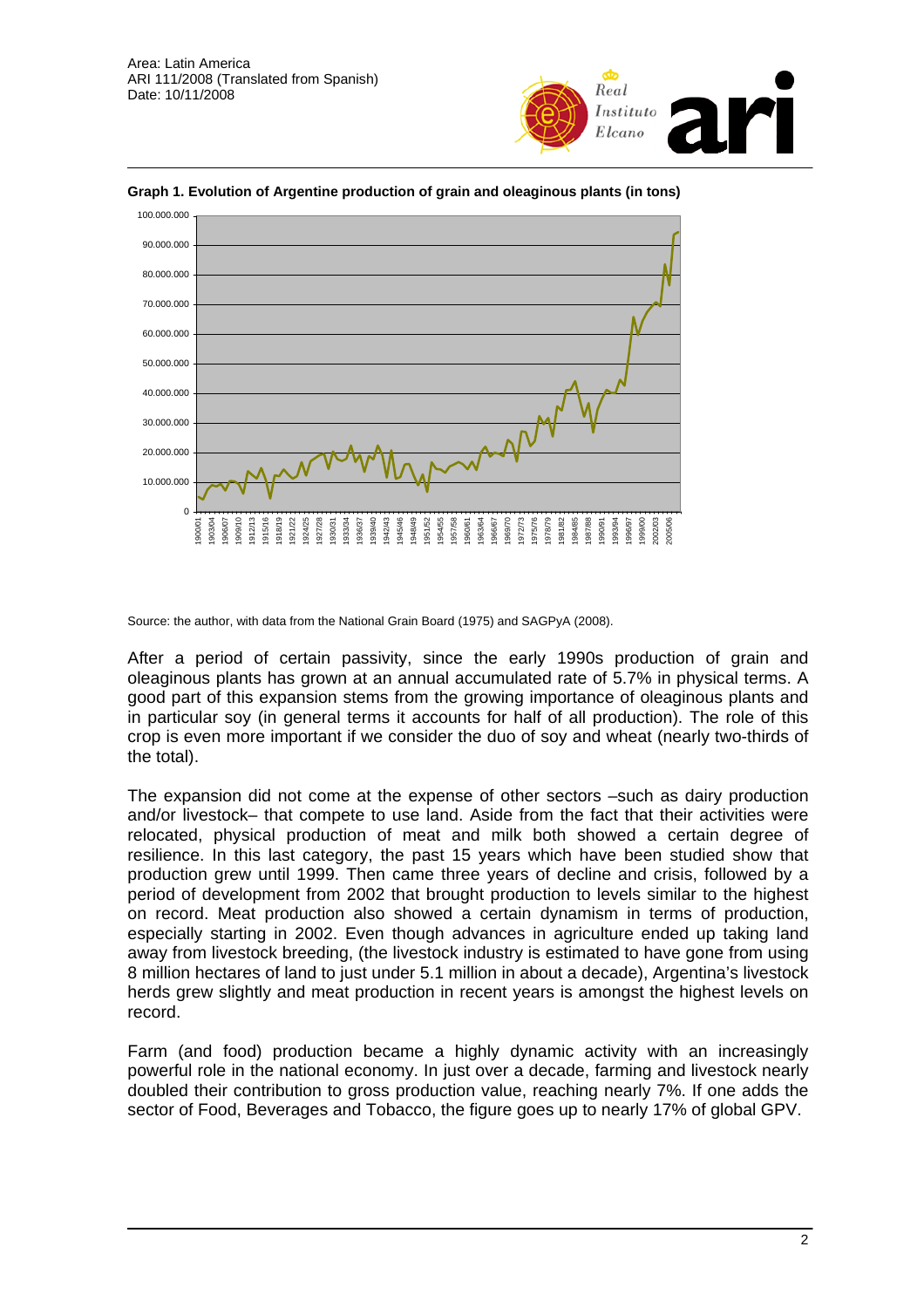

Agricultural products account for more than 55% of Argentine exports. Oleaginous plants alone –soy and sunflower– represent nearly 25% of all exports. Rises in international prices for such products and a favourable exchange rate prompted the government to impose taxes on farm exports, and this showed up on the government balance sheet: such taxes account for nearly 8% of all tax revenue. The farm sector also has a positive effect on employment: conservative estimates say it provides 18%-22% of all jobs in Argentina, and 35% according to a broader view. A long-term view shows that agriculture has been quite dynamic, given its substantial contributions to Argentina's GDP, trade surplus, tax collection and even employment.

## *The Keys to Argentina's New Agriculture Scene*

What are the keys to this surge in production? Even though production doubled in less than two decades, the amount of land used for farming expanded by far less (rising from approximately 20 million hectares to 24 million, which 'expands' to nearly 32 million because of the practice of sowing two crops a year). So if we rule out greater land use, the causes of the greater production are the following two:

- How the system is organised.
- The (associated) model of generating, adapting to and spreading innovations (production per hectare also grew: 55% in the case of maize, 23% for soy and 16% for wheat –comparing the first five years of the 1990s with the last five–).

## *Organisation: Production Networks*

The earlier production model was based on possessing (or renting) land in order to carry out a series of activities that were highly integrated and capital-intensive. The farming itself was carried out by thousands of producers who operated in a cyclical business, with high levels of risk from the weather and commercial factors. Crises often prompted government intervention to sustain minimum levels of profitability and/or, in other cases, impose taxes on foreign trade and thus tap surpluses that emerged randomly due to factors that that had nothing to do with farming itself (currency devaluations or rises in international prices for agricultural goods).

How is the Argentine agricultural system organised these days? More and more, and for the most important crops, new economic players (with their respective roles) are joining in production and forming networks characterised by:

- (1) A growing separation between landowners and companies that actually farm. This establishes, and/or recreates, the role of contractors as dynamic forces in this model. Added to this is a long list of suppliers of services and/or industrial inputs; they reflect the complexity of new agricultural technology. As a result of all this, the Argentine agricultural system is no longer so vertically oriented; it outsources production, forming networks of subcontractors (similar to suppliers in the chain of production in industry).
- (2) Greater sophistication in processes designed to boost yields, lower costs and ensure quality. This sophistication comes, via inputs, from the industrial system. More and more, it is serving as a supplier of technology. In other words, agriculture is incorporating industry as a relevant part of its own process.
- (3) Many subcontractors are based in areas other than where they operate. There is a separation between the place where production is carried out and the territorial base of those carrying it out (as a result, this is the space in which the multiplying effect of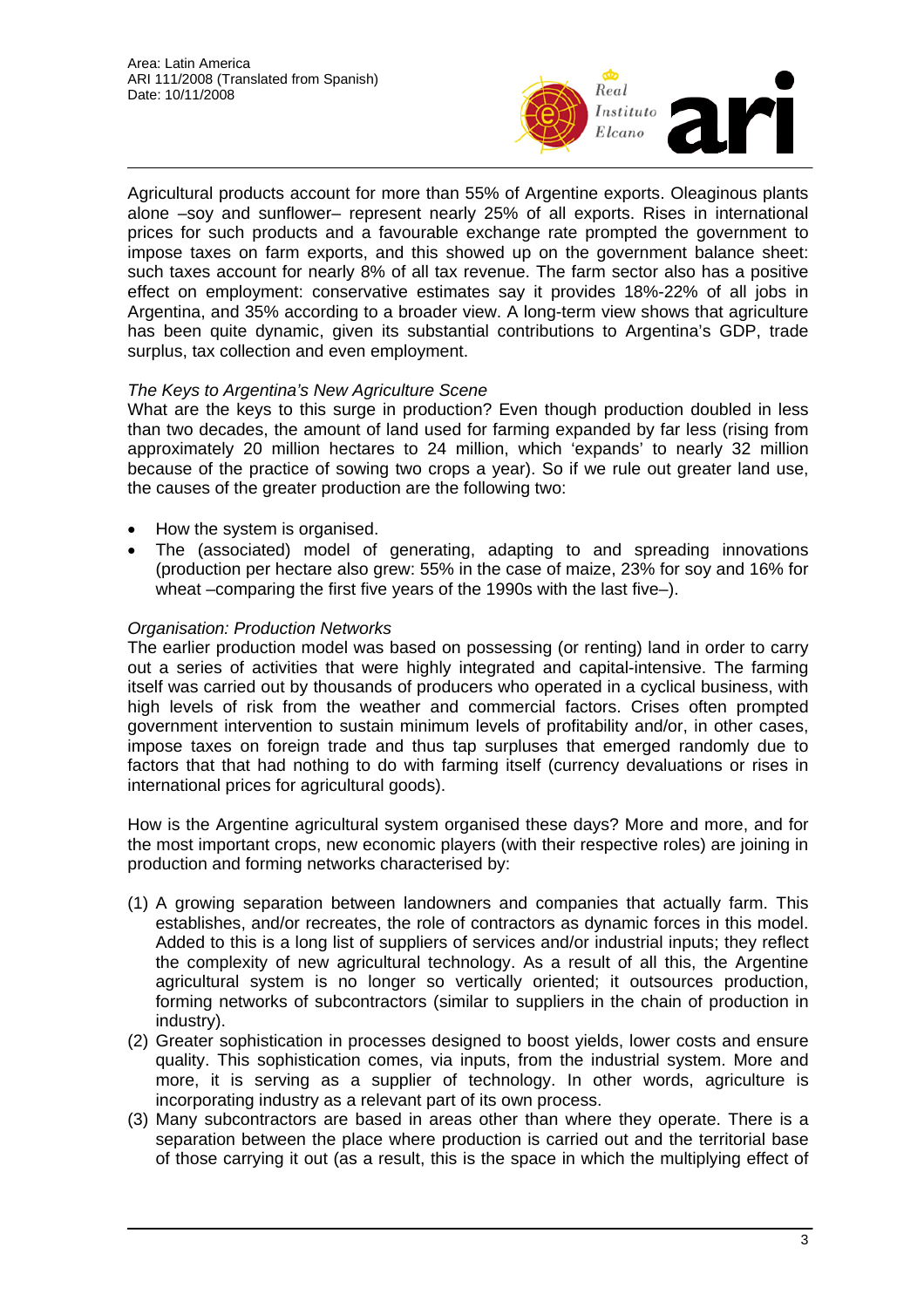

agriculture is detected). Argentina's 'new' agricultural system is relocating across the country's territory.

The different players involved in the system must all chip in: the commercial success of each and every one depends on the sector itself succeeding. In this way the Argentine agricultural sector has been fine-tuning an organisational system that incorporates and generates new companies, improves collective efficiency in the use of resources and changes the existing mechanism for sharing out revenue.

### *Innovations in the Argentine Farm Sector*

 $\overline{a}$ 

The flip-side of the production model is how the sub-system for generating, adapting to and spreading innovations is organised into a network. In the 1960s and 70s, as part of the so-called green revolution, Argentine farm and livestock producers incorporated – albeit late and with imperfections– advances like mechanisation, the use of fertilisers and biocides and hybrid seeds. Later, the wide-scale introduction of soy crops and the onset of direct sowing<sup>1</sup> to replace traditional techniques paved the way for adopting future technologies. The first transgenic seeds were introduced in the 1990s. The possibility of turning to genes and biotechnology advances (which came from abroad), and being able to rely on local seeds that were highly compatible with local weather conditions and soil facilitated the emergence of a new technical scheme. Two other elements were added at the same time: (1) local availability of machinery and processing technologies for direct sowing; (2) abundant supplies of biocides and fertilisers (on terms similar to those prevailing in international markets).

The incorporation of these technologies transformed the model that had consolidated over previous decades. It took agriculture into a new phase of brisk technological change, linked to the early international adoption of certain key inputs (transgenic seeds and direct sowing). The new technological scheme was adopted and adapted by Argentine society not longer after it was launched internationally.

Throughout this process, an innovative approach took shape. Unlike the previous system –in which changes, knowledge and technological decisions were centred round the producer– in the new model many players take part. In terms of generating technologies, one highlight was the key role of seed suppliers (multinational companies that come from the chemical or pharmaceutical industry in alliances with breeders and/or local producers who were already established) with packages associated with complementary inputs (from inoculation equipment to herbicides, and even financing); another sector that underwent a face-lift was that of farm machinery, which introduced new equipment and improvements to existing features (by incorporating electronics to metal-machinery). At the same time, formal educational systems (universities, etc.), although in different ways and at varying paces, are adapting their curricula to train young people in line with the new advances. In a complementary fashion, government institutions working in science and technology (the National Institute of Agrarian Technology –INTA in Spanish– as well as other research institutes and universities) serve to generate pre-competition technologies that eventually make their way into the system. Besides getting help from the government, the spread of innovations –guided mainly by the profit motive– is aided by other economic forces: (1) customer service centres at input suppliers, whose national networks not only sell products but often end up giving consulting services; (2) private,

<sup>1</sup> A process that allows seeds to be planted without stirring up the soil (ploughing, harrowing, sowing, harrowing) and with a significant cut in costs, improved maintenance of soil and utilisation of moisture.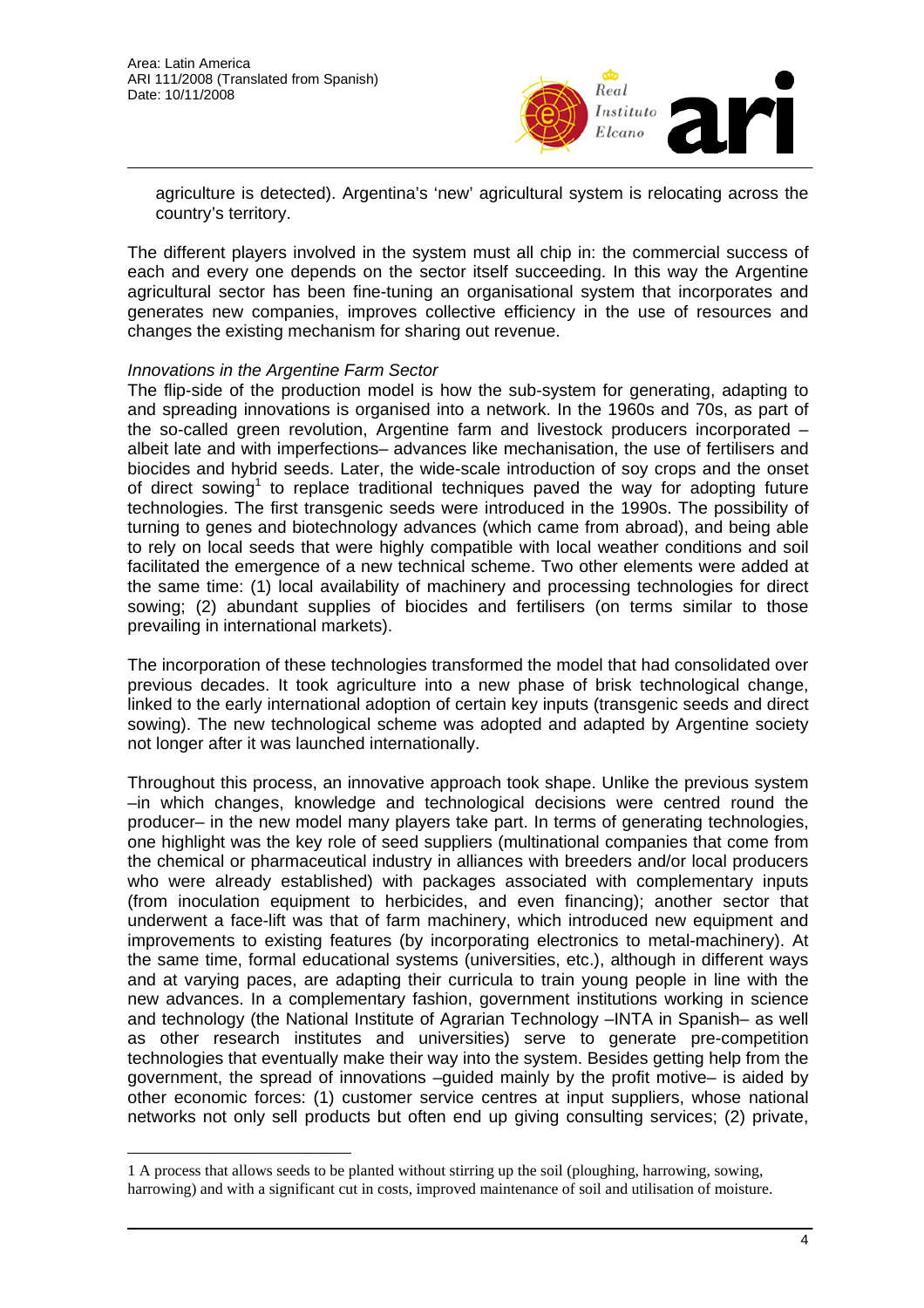

non-profit-making institutions dedicated to encouraging and/or developing innovation (such as the Argentine Association of Experimental Farming Consortia **–**AACREA– andr the Argentine Association of Direct Seeding Producers –AAPRESID–); (3) new (and/or reformed) associations which are organised as production chains and address technological challenges as one of their main goals (Argentine Sunflower Association – ASAGIR–, ACSOJA and MAIZAR); (4) contractors; (5) quality control rules imposed by industrial customers and exporters; and (6) updated government intervention (Argentine and international) related to the standardisation of products, processes, environmental and other complementary regulations which also indirectly shape the innovative development of farming.

A network of innovation was gradually formed, bringing together institutions, companies, individual operators and even labour unions**.** They established a series of relationships characterised by a flow of knowledge, either codified (via inputs) or uncodified (through consulting and/or direct contact)**.** The growing sophistication of the agricultural system transfers some decision-making power from producers to input and machinery suppliers, sub-contractors, scientific, technological and labour organisations and even 'downstream' buyers. Again, there is a common, driving force which, with varying nuances and densities, determines the actions of the network's components: individual success depends on the success of the group as a whole.

### *Generating Income, Taxes on Foreign Trade and Conflict*

With these structural changes in place, over the past two years Argentine farm production rose in response to strong external demand: for food, bio-fuels, bio-mass and even the use of grain as an asset for investors to speculate with. Prices on the international market increased, generating more income for the agriculture sector.

As far as Argentine society is concerned, the issue of higher demand and rising exports has several sticking points: (1) it affects domestic food prices and hinders the process of improving distribution of income; (2) it involves a possible source of financing for development (and/or a fiscal boost for repaying foreign debt); and (3) it forces a review of the distribution of wealth (through a significant re-evaluation of assets related to the very basic issue of the price of land). At a private level, each and every component of the production network try to grab their piece of the pie in a process with many and varying financial, economic, technological and even information-related asymmetries.

As international prices for farm goods rose, the government changed its policy on taxing exports. Initially, in a bid to control domestic prices, mechanisms were created to lower the prices of wheat and maize, depending on whether they were for local consumption or export. The idea was to set up a complicated system of compensation for other food and agriculture activities that use wheat and maize as inputs (milling, poultry production, feed lot meat production, etc). For dairy products and meat, initial taxes on exports (around 15%) were followed by restrictions on the volume that could be sold abroad. Furthermore, export restriction values for oleaginous plants, which are hardly consumed at all in Argentina, were initially set at 13%. This later went up to 23.5%, then to 27.5% in early 2007, and in the middle of that year the figure rose to 37.5%.

Within the production network, there were also changes. Prices for key inputs (herbicides, insecticides, seeds, silage bags, plastic etc) rose in line with prices on international markets (through a high concentration of supply in just a few multinational companies). Fuel prices slowly adjusted as well, as did some taxes (especially provincial ones or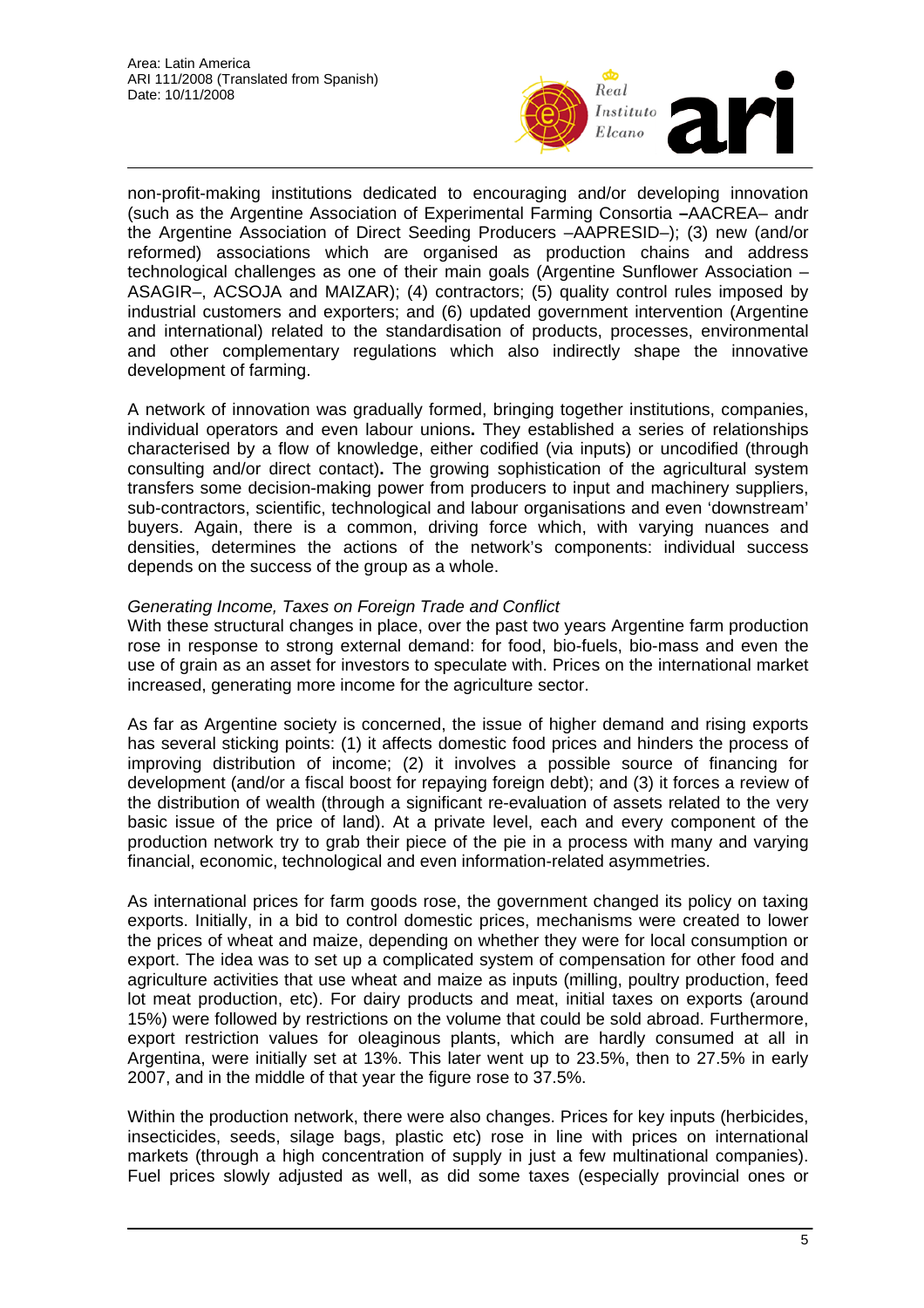

others that are calculated on the basis of flows) and rental prices. The weakest links in the chain –small-scale operators and sowing pools, sowing service providers, etc– had less margin to get a share of the emerging revenue under these new conditions. As was to be expected, contractors who expanded through technological improvements in poorer areas were those hardest hit.

The price increases that occurred from late 2007 to early 2008 prompted the government to impose variable export restrictions (export restrictions that grow according to trade levels). These raised taxes to more than 45%, and even more depending on international prices. Farmers protested, touching off a social conflict that eventually led to the export taxes being annulled in parliament.

The reaction on the supply side reflected the structure of the production network. In those few cases where there is concentrated supply (fertiliser, herbicides, seeds, hybrids, silage bags) prices rose, accompanying expectations for international prices for soy. In the majority of cases, where there is a very competitive internal supply (some suppliers of non-concentrated inputs, service providers, contractors, small, integrated producers), this did not happen. So the system of variable export restrictions significantly worsened the economic equation and encouraged the conflict. All in all, in its effort to obtain a share of all the revenue, the government used a one-size-fits-all tool for the whole industry without considering the heterogeneous nature of the production network. An alternative would have been to use tax instruments that target the flow of resources and/or the level of wealth specific to each segment of the network.

The government action also had an unexpected negative effect: it destroyed the grain futures market and in doing so it (1) severely limited the possibility of financing through futures sales, (2) eliminated the prospect of extraordinary gains (the incentive that drives capitalism) and (3) introduced an extreme level of institutional volatility in a business that has long cycles of maturity and a system of organisation that is based on contracts. In other words, it affected a substantial portion of the basic structure underlying how the network functions. In less than a year, there were four changes in taxes on exports at different stages, from the decision to plant seeds to harvest time to the point at which a sale is made. The tension led to a farmers' strike that lasted several months and ended with Parliament rescinding the government measures. This did not bring, however, a medium- or long-term solution to the conflict over sharing out revenue or how it is to be used socially.

**Conclusions:** To a growing extent and for a variety of reasons, the Argentine agricultural sector has gradually changed the way it is organised internally. It has moved towards creating production and innovation networks based on relationships that go beyond specific commercial ties governed by prices. The new networks involve development of technical and productive capabilities that draw not only on individual productivity but also on the nature of the exchange links between the diverse forces that make up the agricultural sector.

Today this sector is displaying a vibrancy similar to that of the early  $20<sup>th</sup>$  century. In the framework of a co-evolutionary process it has generated new kinds of entrepreneurs, forms of financing, relationships with industry and services (upstream and downstream) and even institutions. But in a local and international context that is in a high state of flux, this highly promising reality is just a starting point that will be thwarted if the weak points